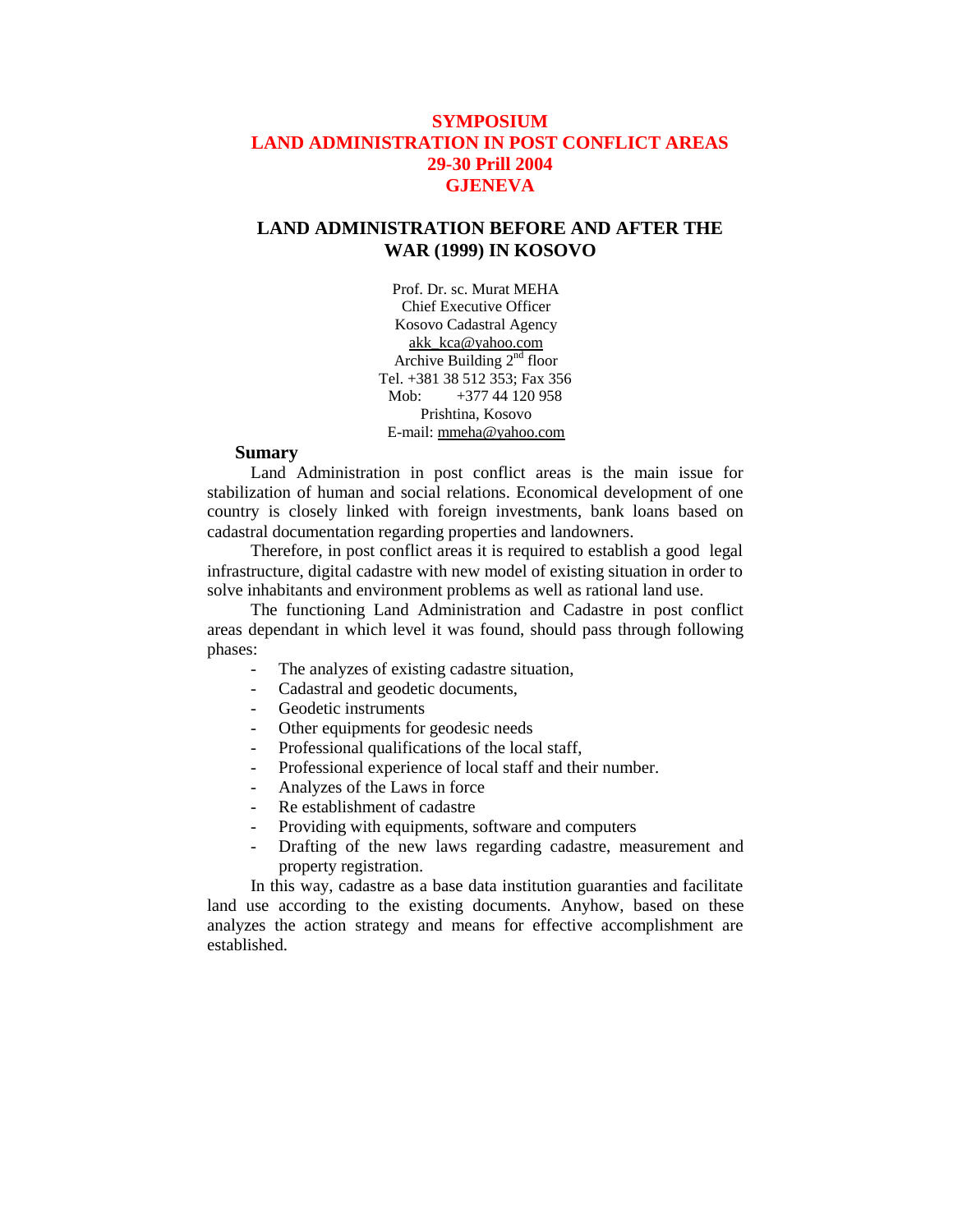### **1. INTRODUCTION**

Symposium with theme "Land administration in post conflict areas" is a result of discussions that I had with Mr. Paul van der Molen during the Cadastral Congress in Krakow – Poland 2003. I was pleased with the way how Mr. Molen approached to this theme. After that also we had a long discussions through e-mails. In the end we agreed that the theme is very important and useful for Symposium. We hope that post conflict countries will have benefit from results and conclusions which will be coming from the Symposium.

Reason of proposing the theme "Land administration in post conflict areas" is because we have had and we have a lot of conflicts and wars in the World. There are different reasons for these conflicts or wars. One of the reasons of these conflicts is the violation in ownership. In the countries in which conflicts happens the property relations were aggravate even more.

Aim of this theme is to implement the lessons learned and achieved results from the countries that have passed through the conflicts to the post conflict countries too. Cadastre is a main database for the property relations and land administration. Therefore Cadastre should be a complete documentation of the public and private rights and restrictions for landowners and land users, as a wide land information system.

## 2. SITUATION ON LAND ADMINISTRATION IN KOSOVO BEFORE THE WAR (1999).

Kosovo was under Ottoman rule for a considerable period prior to 1912. Thus, legal ownership related to real property was based upon Ottoman legislation, in which the Tapi (document called Tapi) system was enshrined. Documents issued by local courts under this system identify the owner, describe the property, its boundaries and neighbours.

Since 1912 Kosovo was under Socialistic Federal Republic of Yugoslavia. Many times it has been damaged in many things especially damages were on land administration.

The regulation of the land cadastre in Yugoslavia was applied at the Federation level after the second World War. Different laws in the field of public surveying and land/real estate cadastre applied before and after 1989. Some laws applied after 1989 had clearly discriminating features, such as restricting transactions between different ethnic groups or the transfer of agricultural land to Serbs and Montenegrins. Local professional staff was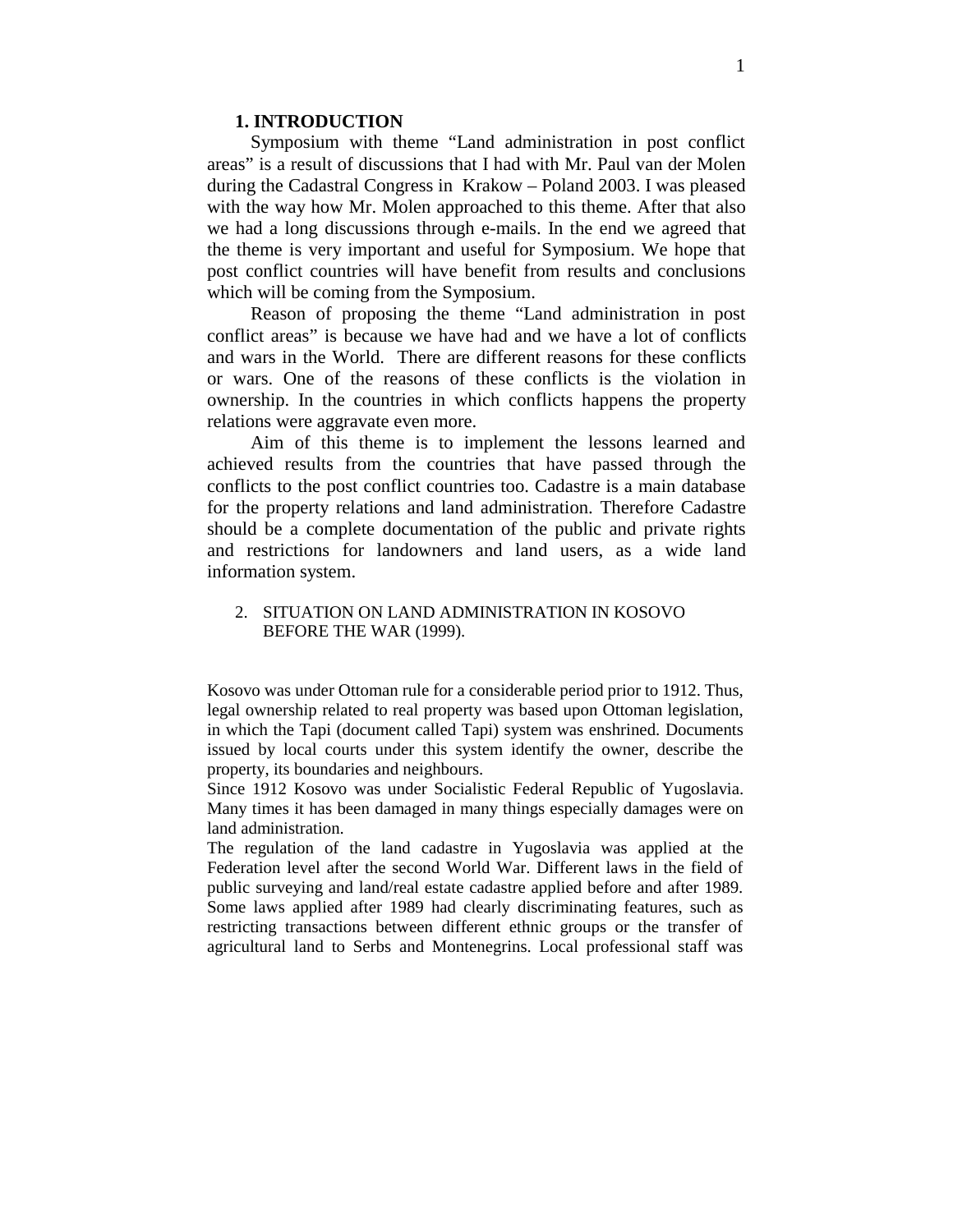away from cadastre by force from Serbs government. Based on research carried-out by UNCHS (Habitat), UNMIK repealed two discriminating laws in November 1999 (UN Resolution No.1999/10).

Cadastral system functions remained essentially the same following the revoking of autonomy of Kosovo in 1989. However, its administration was moved from Pristina to Belgrade. New laws passed between 1992-1996 (The Law on Public Survey and Registration of Real Estate Rights; Off. Gazette of Rep. of FRY no. 83/92, 53/93, 48/94, 12/96, 15/96) introduced the radical change of transforming the land cadastre into a real estate cadastre. However, there was neither funding nor qualified professionals to implement the proposed changes [1]. These laws were revoked by UNMIK in December 1999 (Regulation No. 1999/24). The regulation indicates that the laws applicable in Kosovo are:

- a) The regulations promulgated by the Special Representative of the Secretary-General and subsidiary instruments issued there under; and
- b) The law in force in Kosovo on 22 March 1989.

Expatriation of the owners from their property in Kosovo during the last century when Kosovo was under Yugoslavia have been done through:

- Confiscation.
- Nationalization
- Expropriation
- Different land reforms

The properties in Kosovo until 1999 have been divided according to the types:

- State property (public property)
- Social owned property and
- Private property,

These abovementioned components make difficulties to realize successfully next issue related on the Land Administration:

- The Land Administration policy,
- Preparation of the new Laws on Cadastre and property,
- Privatization process that is ongoing,
- Increasing the credits based on mortgages
- Increasing the land value in the market with long-term.

The base of the existing land cadastre for the whole of the territory of Kosovo is a survey from the period of 1951-1985, which was conducted using both, methods tachometric-orthogonal method and aerial photography method of survey.

We remain that all records which are removed in Serbia have to bring back immediately. They use it for falsification and other illegal things.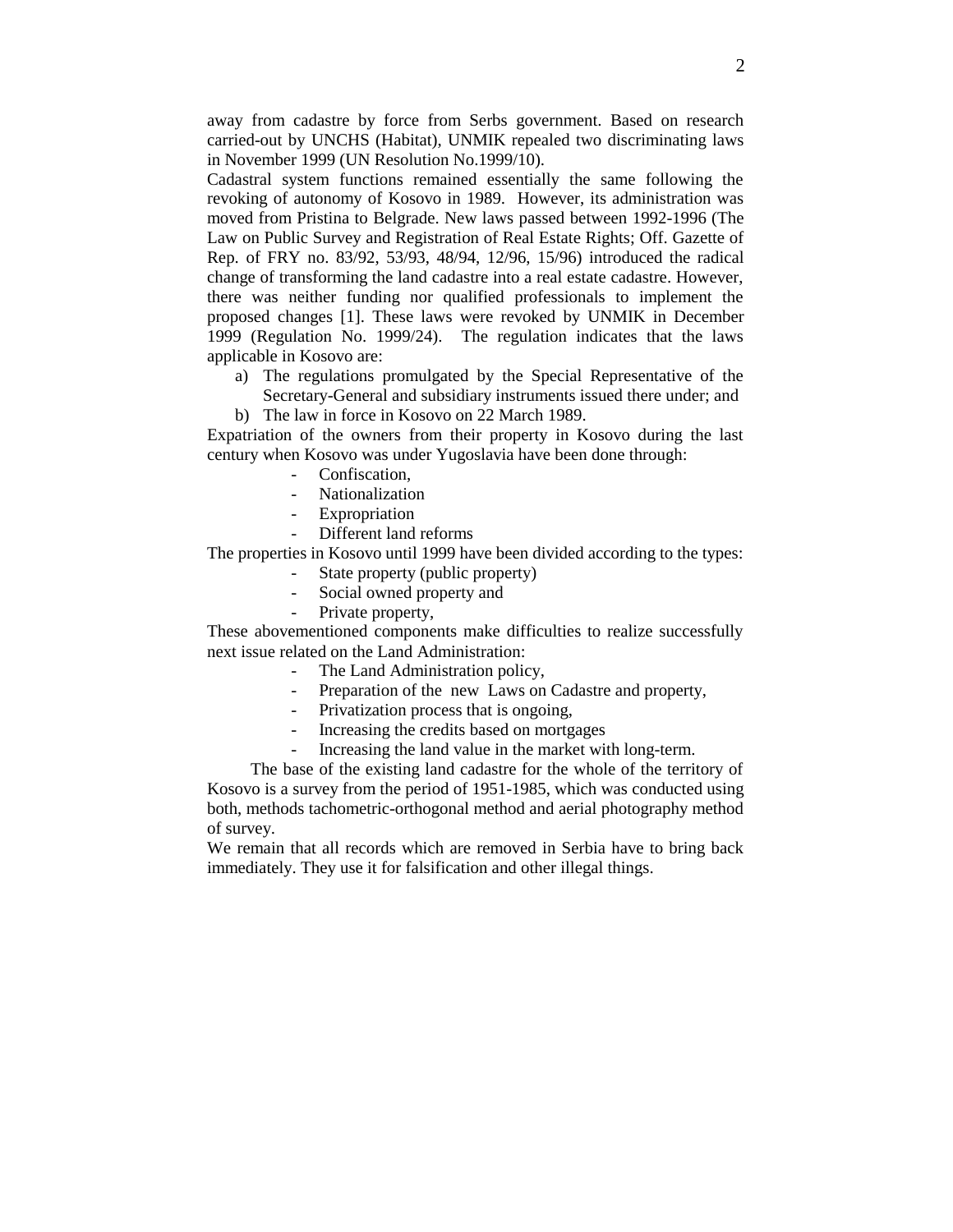## 3. RE-ESTABLISHMENT OF THE LAND ADMINISTRATION AND CADASTRE IN KOSOVO AFTER THE WAR (1999)

One of the main priorities for the United Nations Mission in Kosovo (UNMIK) was in re-establishing efficient mechanisms of governance in Kosovo is the re-introduction of a land and property management system [3]. A functional cadastral system is a pre-requisite for implementing reconstruction activities, upholding the rule of law, promoting economic development, and resolving long-standing conflicts and uncertainties.

At the request of UNMIK and as part of the activities of the UNEP/UNCHS (Habitat) Balkans Task Force, UNCHS (Habitat) carried out a rapid assessment of the situation regarding housing and property rights and property registration in Kosovo in 1999. In addition, the application of discriminatory legislation and a variety of barriers to the registration of property transactions had served to further compromise the integrity of this essential governance tool.

The "Blom Report" outlined a three-year action programme to support the reestablishment of the cadastre system in Kosovo. The report made also proposals on funding arrangements and indicated the need for the mobilization of contributions from several donor sources. SIDA organized a Logical Framework Analysis (LFA) Seminar in Sweden in February 2000 with the participation of a Kosovar professionals, international experts, representatives of UNMIK and the Governments of Sweden, Switzerland and Norway, Blom International and UNCHS (Habitat). The LFA reviewed the Blom report and made recommendations for improvement.

The rapid assessment highlighted the following major areas of concern:

- ♦ Property possetion list and registries were partially destroyed from Serbs government forces, fig.1.
- ♦ Property boundary markers, survey control points and associated documentation were also destroyed or removed to Serbia;
- ♦ Geodetic surveying equipment and computers had been destroyed or removed to Serbia;
- ♦ Discriminatory legislation applied over more than a decade and lack of effective control over property registration and taxation had deterred people from recording property transfers;
- ♦ Restrictions in the recruitment of personnel for public sector positions and the displacement of people after the conflict left many municipal cadastral offices without qualified staff.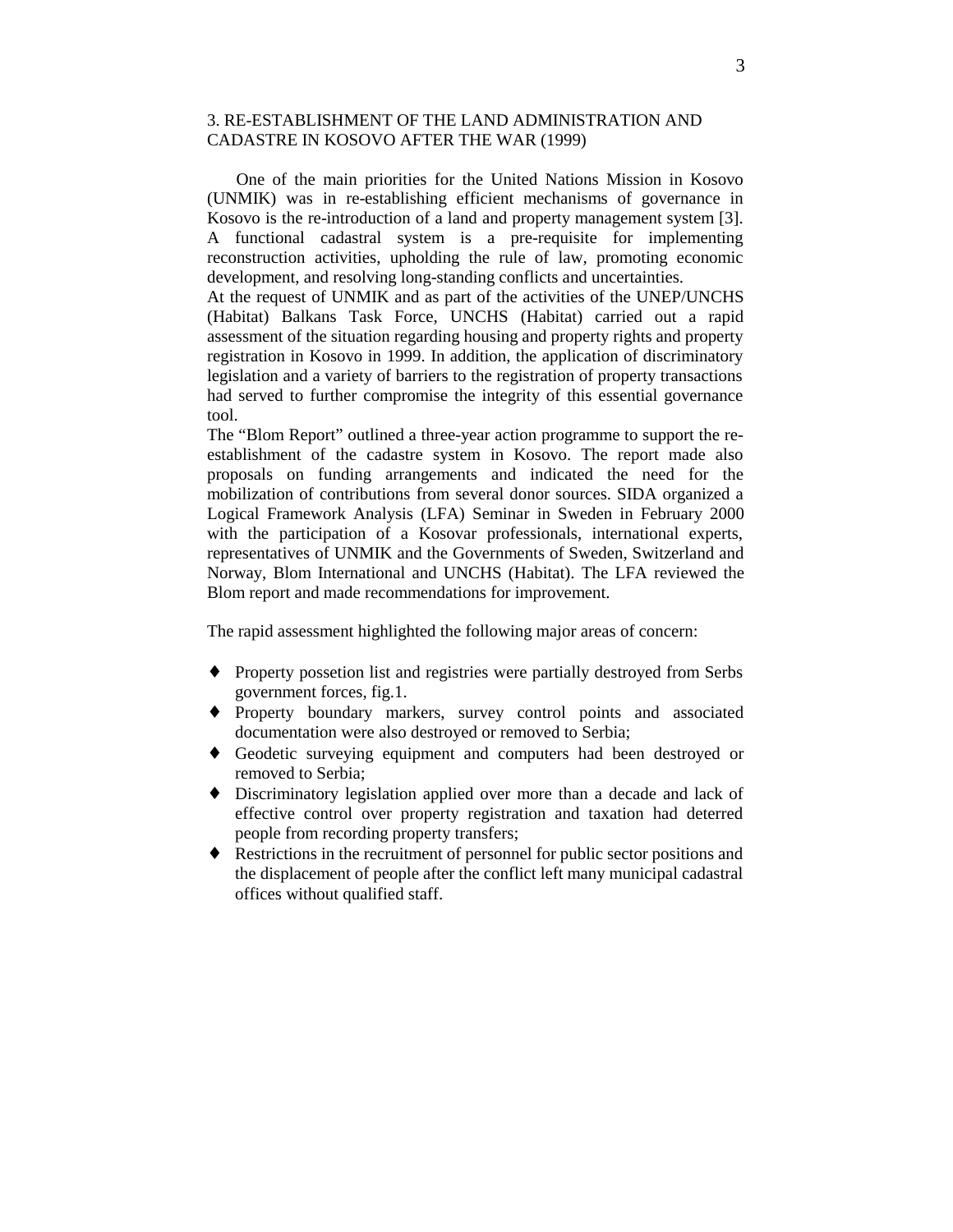

# Fig. 1. Different kinde of Cadastral records and maps destoyed or removed in Serbia

Initial proposals for rebuilding the cadastral system defined the following areas of action:

- Inventory and secure existing cadastral information;
- Rebuild and integral geographical information base;
- Restore the geodetic network;
- Design the framework for a modern cadastre and land registration system;
- Attend immediate demands of the municipal cadastral offices and
- Establishment of a central coordinating facility to guide this task.

# 4. RESULTS ACHIEVED DURING FOR YEARS PERIOD

We live in an age of information, with the information being essential in solving the issues of today's society. In the past we have used the maps to show where people and objects were located. Today this has changed into a complex digital environment with sophisticated creation using GIS equipment and software [5]. Therefore in Kosovo was working very hard to create digital cadastre also on establishment document of LA.

Now Land Digital Cadastre data cover complete territory of Kosovo.

ü Geodetic base network, realized as KOSOVAREF01, 1st and 2nd order with GPS measurements linked on EUREF.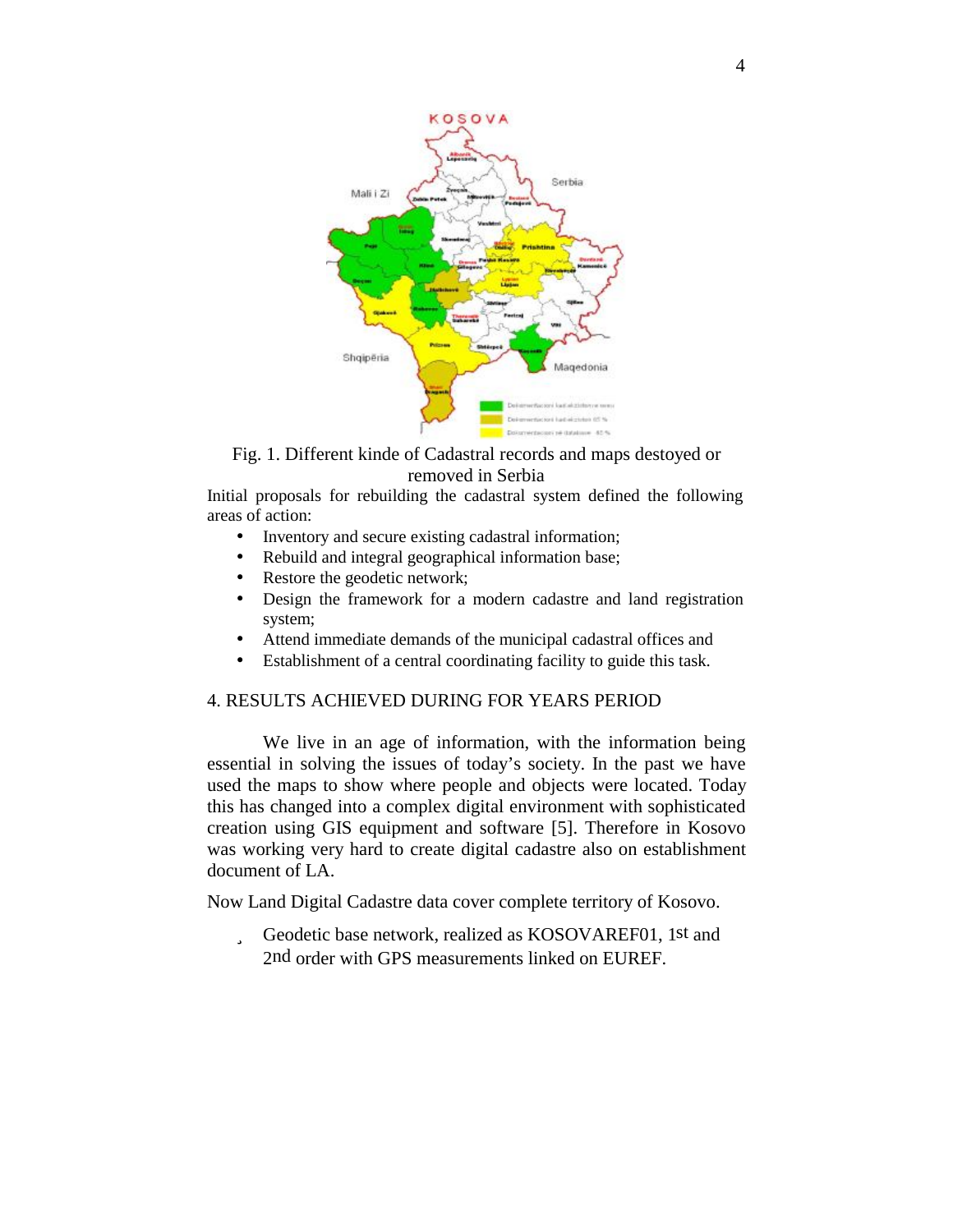- ü Creation model of digital cadastre in Kosovo,
- Logical connection to the Land Information
- ü Law of IPRR,
- ü Law of Cadastre
- ü Transfer of possession rights into ownership, and registration in the Immoveable Property Rights Register.
- ü Development of the Land Administration Policy. Creation of data and GIS databases for immoveable properties. This dynamic process enables the access to those data, provided by the Law.
- ü Realization of the cadastre in the municipal cadastre zones, where the land consolidation took place in the 1980-s.
- ü Aerial photogrammetry is ongoing for all Kosovo territory.



Fig. 2. Old map, vectorization and orthophoto in Dobroshevc village,

Vectorisated 1299 cadastral zones, from International company and local companies. 2 cadastral zones are just with description cadastre.

Georeferencing, vectorization, creation of digital cadastre model and maintenance of cadastre is provide on cadastral zone Dobrashec (Municipality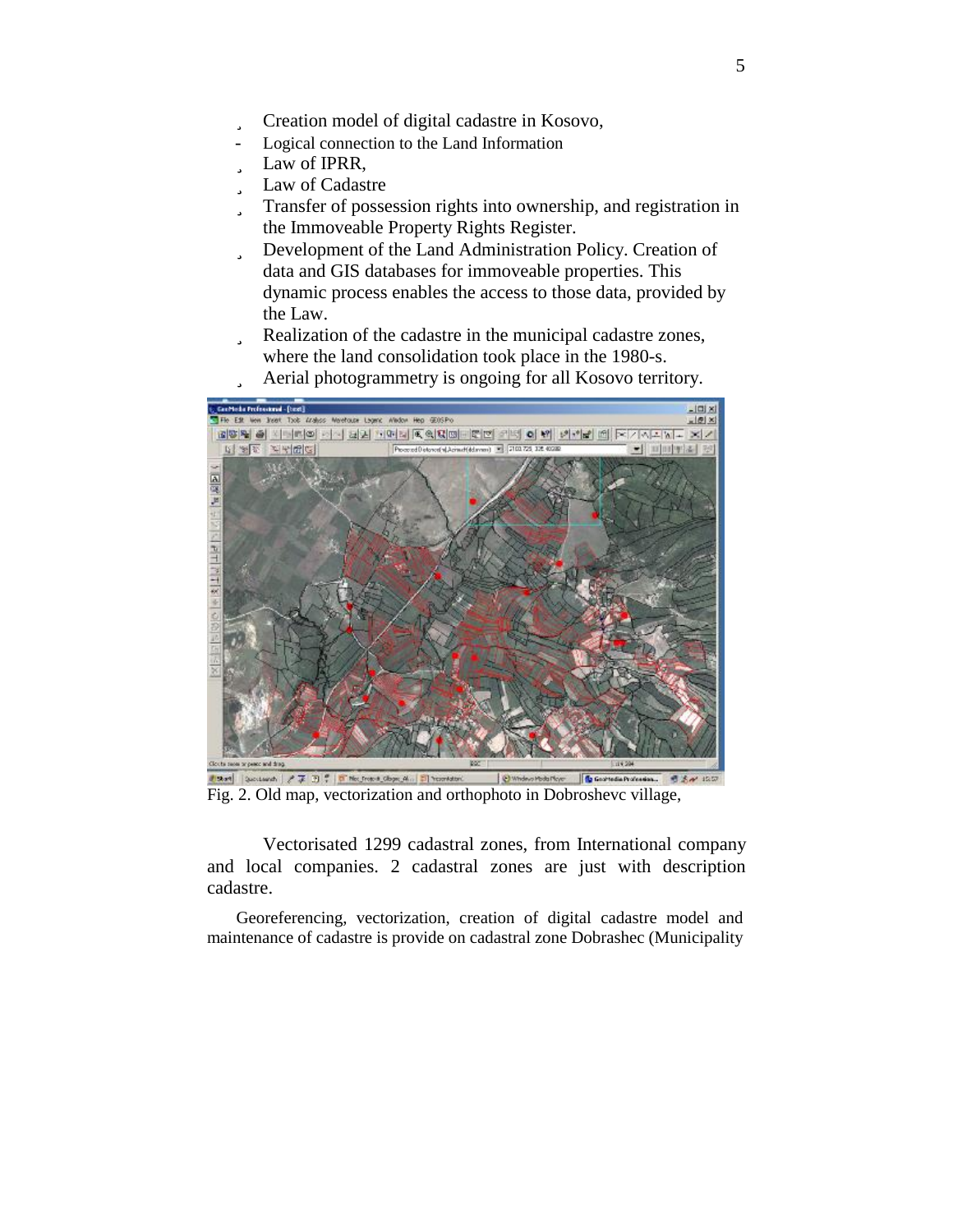Drenas) Fig.2. This pilot-project, where a comparison of data is being made from four different sources:

- a) Orthophotos,
- b) Textual data,
- c) Graphical data and
- d) Direct field measurements in combination GPS total stations.

That is to create the best base for Land Administration.

Than is made textual data base as it is on next fig.3.

| KCA<br>AGJENCIA KADASTRALE E KOSOWËS<br>Advests N391935 6 A65/C 18 FINOVIS, K35 2-16<br>Fechtine - Tol: (+361) 038 912 352 |                |               |               |   |             | Picklast<br><b>Napidial</b><br><b>Pieta Pouchater</b><br><b>C TEMPIRARY</b><br>F Spattostok<br>CORAGEO<br>푀 |              |  | <b>Histographics</b><br>$\frac{1}{2}$ |             |           |
|----------------------------------------------------------------------------------------------------------------------------|----------------|---------------|---------------|---|-------------|-------------------------------------------------------------------------------------------------------------|--------------|--|---------------------------------------|-------------|-----------|
|                                                                                                                            |                |               |               |   |             |                                                                                                             | VIIIIIWN     |  |                                       | <b>DIES</b> | Ä         |
|                                                                                                                            |                |               |               |   |             |                                                                                                             |              |  |                                       |             |           |
| <b>MARCHERS</b><br>Cadimaliana                                                                                             | Cattres        | <b>Folder</b> | <b>Docume</b> |   |             | Sativoral Roth Satisfi Rentare                                                                              | Okvirine Das |  | <b>Jacks</b>                          | Callbanne   | ProverFit |
| <b>DOM/AGE</b>                                                                                                             | <b>COHECO</b>  | 153           | W.            |   |             | KLOLINA KUZLINA                                                                                             | ж            |  | <b>SHAR</b>                           |             |           |
| <b>BOMASHED</b>                                                                                                            | <b>YO HAKE</b> | TEXT          | w             |   |             | ALCOMMEDIAN                                                                                                 | мŧ           |  | w                                     |             |           |
|                                                                                                                            | TOLENICE       | II            | 395           |   | lzo         | KUQUNA KUQUNA                                                                                               | мě           |  | 3120                                  |             |           |
| <b>BOBRASHED</b><br>DOMESTIC:                                                                                              | <b>TAITEET</b> | (4)           | 3B            | × | $\sim$<br>w | KUGUWA-KUGUMAL                                                                                              | ME           |  | 259                                   |             |           |
| <b>BORRASHED</b>                                                                                                           | Mirlan 147     |               | 9K            |   | Β           | KUDUNG KUDUNG.                                                                                              | ME           |  | 4990                                  |             |           |

Fig. 3. KCA textual database

### 4.1. IMMOVABLE PROPERTY RIGHTS REGISTER

Kosovo has drafted relevant laws by legal content of a rights or restrictions on land. The Law on Establishment of an Immovable Property Right Register (IPRR) has been promulgated, that is Regulation no. 2002/5 and Law on amendments and additions to Law 2002/13 on the establishment of an IPRR. The Law on Cadastre 2004/4 is promulgated [2],[4]. Development project for electronic IPRR is a part of digital

Cadastre Law describes the administrative structure of the IPRR

Article 3; Section 3

#### Authorities and Responsibilities

3.1. The Kosovo Cadastral Agency (hereinafter: "KCA") shall be responsible for the Cadastre, regulation and maintenance of the all official evidences for the immovable properties based on the survey data and land cadastre and is competent for the general supervision of the cadastral activity and also for issuing other sub-legal acts related to the cadastral activity.

3.2. Municipal Cadastral Offices and the licensed surveyors, during their activity development, conform to this law, are under the authority of the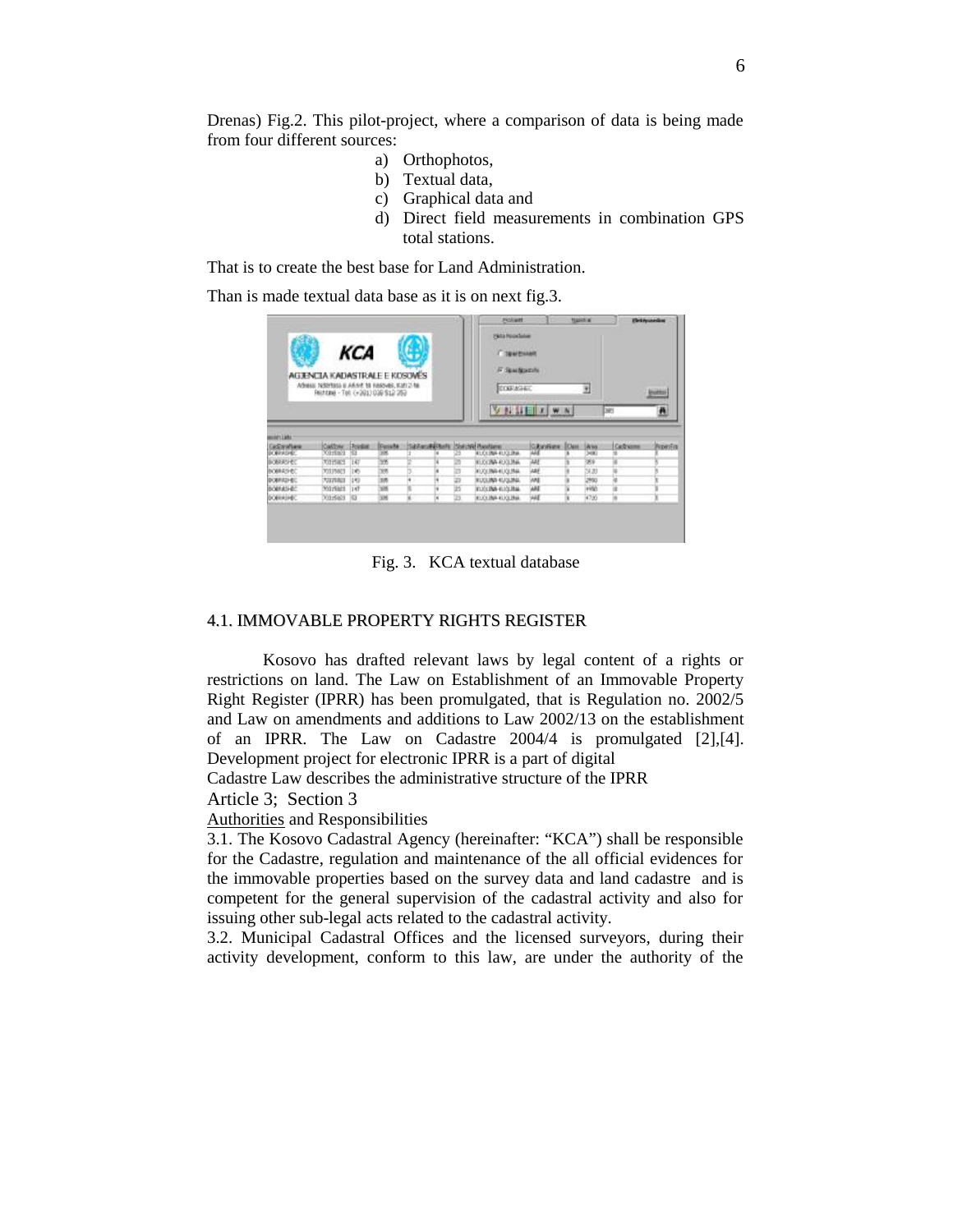Agency, Administrative Instructions and sub-legal acts that are issued by the Ministry of Public Services.

As it is the purpose of the IPRR/Cadastre system is to provide authoritative documentation of who owns what properties, therefore its content is:

- ü **Real Property Rights** records on ownership, mortgages and servitudes on land, buildings and apartments. This is a legal register.
- ü **Actors** records on private persons and legal entities (ID number, name, address, type of actor - owner, possessor etc). These actors will be linked to legal land, buildings or apartments in the Real Property Rights Register.
- ü **Buildings and apartments** records on buildings (ID number, Address, type of building, construction year, number of floors, area, etc.) and apartments (ID number location in building, number of rooms, area, etc.)**Textual land cadastre** - records on land parcels (Id number, type of land, area, etc.)**Graphical land Cadastre** - records on vector data (cadastre plans with parcel borders, roads, rivers, etc) and raster data (orthophoto, digital terrain models etc.)**Miscellaneous registers**, which will store data delivered by different data providers. The model for these registers will be determined in cooperation with the providers, with the inclusion of data within the unified register.

The courts and other administrative bodies responsible for effecting changes and decisions in property rights and other real property rights, were obliged to forward these decisions to the cadastre office

### 5. INTERMINISTRIAL COORDINATION COMMITTEE

Interministrial Coordination Committee for land administration is established which will advice Government how to implement land projects in Kosovo. Duties of this committee are:

- Coordinate activities and developments
- Cooperation and Harmonisation activities between actors on LA
- Promote activities cross Ministry.
- Build trust through cooperation projects
- Gain consensus on priorities
- Present priorities to Government at high level
- Could also be charged with coordination of Land Policies

Involve public and private sector etc.

## 6. FINANCING MODEL AND CONTRACTORS

Financing model in Kosovo Cadastral Agency after the war is from Kosovo Consolidate Budget (KCB) and donations for Kosovo Cadastral Support Program (KCSP) from Swiss, Sweden and